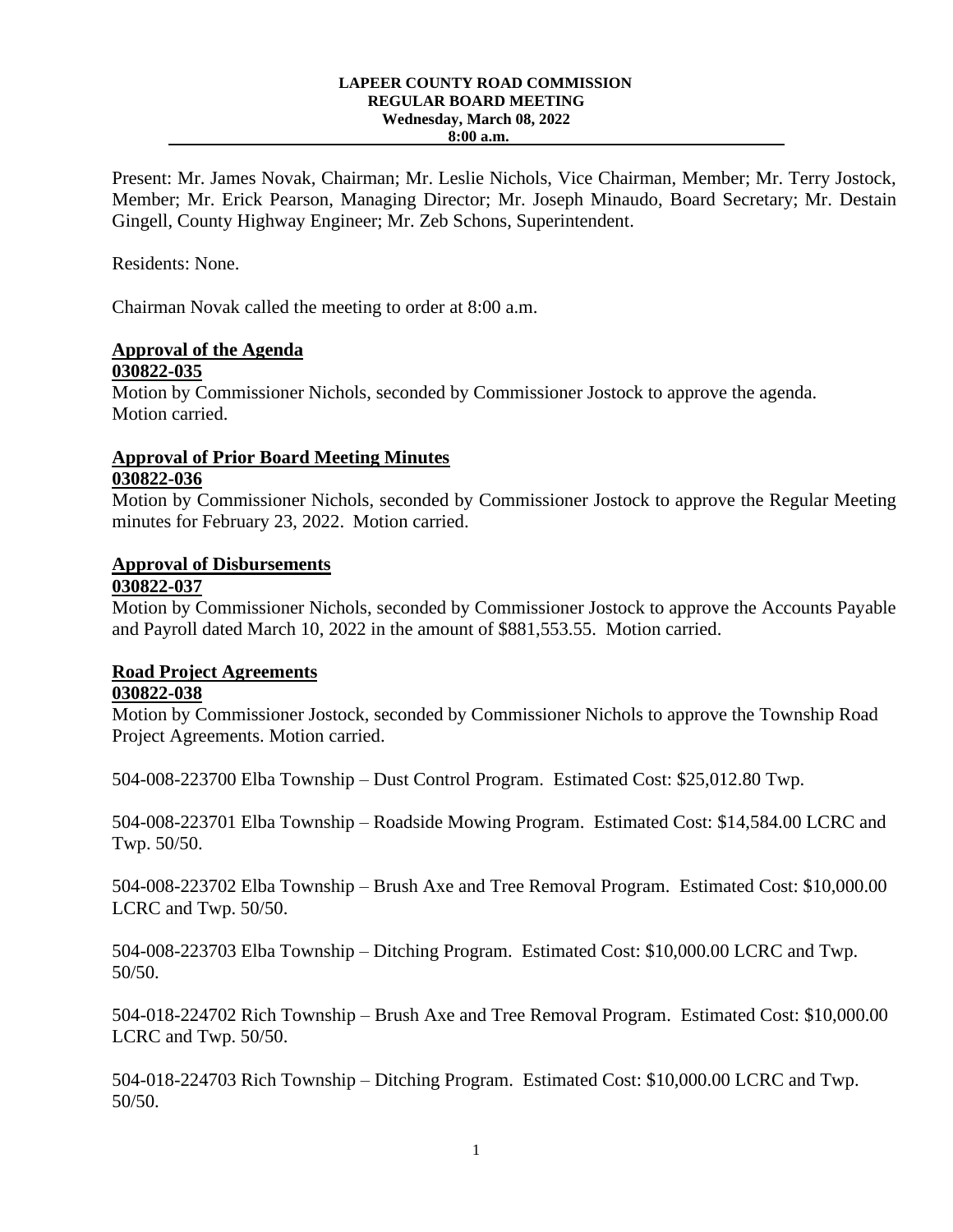### **Managing Director Report LCRC Facility Lawn Maintenance Bid Tabs 030822-039**

Motion by Commissioner Jostock, seconded by Commissioner Nichols to approve the LCRC Facility Lawn Maintenance Bid Tabs. Motion carried.

Mr. Pearson stated he would not be interested in having a Special Meeting to do interviews for the Managing Director position.

### **Superintendent Report**

Mr. Schons stated grading and snow plowing was going well.

Mr. Schons informed the gravel bids are out.

Mr. Schons informed the new truck was in.

#### **Engineering Report**

## **Approval of Seasonal Haul Route Agreement**

#### **030822-040**

Motion by Commissioner Nichols, seconded by Commissioner Jostock to approve the Seasonal Haul Route Agreement, Attica Township and Owen Tree Service. Motion carried.

### **Approval of TCO#1(08)2022 030822-041**

# LAPEER COUNTY ROAD COMMISSION Resolution #030822-041

### TCO#1(08)2022

WHEREAS, under the provisions of Chapter VI of Act No. 300, Public Acts of Michigan of 1949, as amended (Michigan Vehicle Code), this Board is authorized to place and maintain traffic control devices and traffic control signals on any highway under its jurisdiction for the purpose of regulating, warning or guiding traffic;

WHEREAS, Elba Road from I-69 northerly to Davison Road is a County Primary Road in Elba Township under the jurisdiction of this Board and, in the interest of public safety, it is deemed necessary to place and maintain certain traffic control devices and/or signals on said roads to regulate, warn or guide traffic.

THEREFORE, BE IT RESOLVED in accordance with the Engineer's recommendation, that Elba Road from I-69 northerly to Davison Road in Elba Township be designated as a Class "A" All-Season Weather Road and that any previously installed regulatory weight signs pertaining to traffic use, (i.e., Load Restrictions, Seasonal Weight Reductions, No Thru Trucks, etc.), be removed.

BE IT FURTHER RESOLVED, that the necessary signs shall be erected/removed to give notice of the regulation herein before established; and

BE IT FURTHER RESOLVED, that a certified copy hereof be filed with the County Clerk of the County of Lapeer, Michigan.